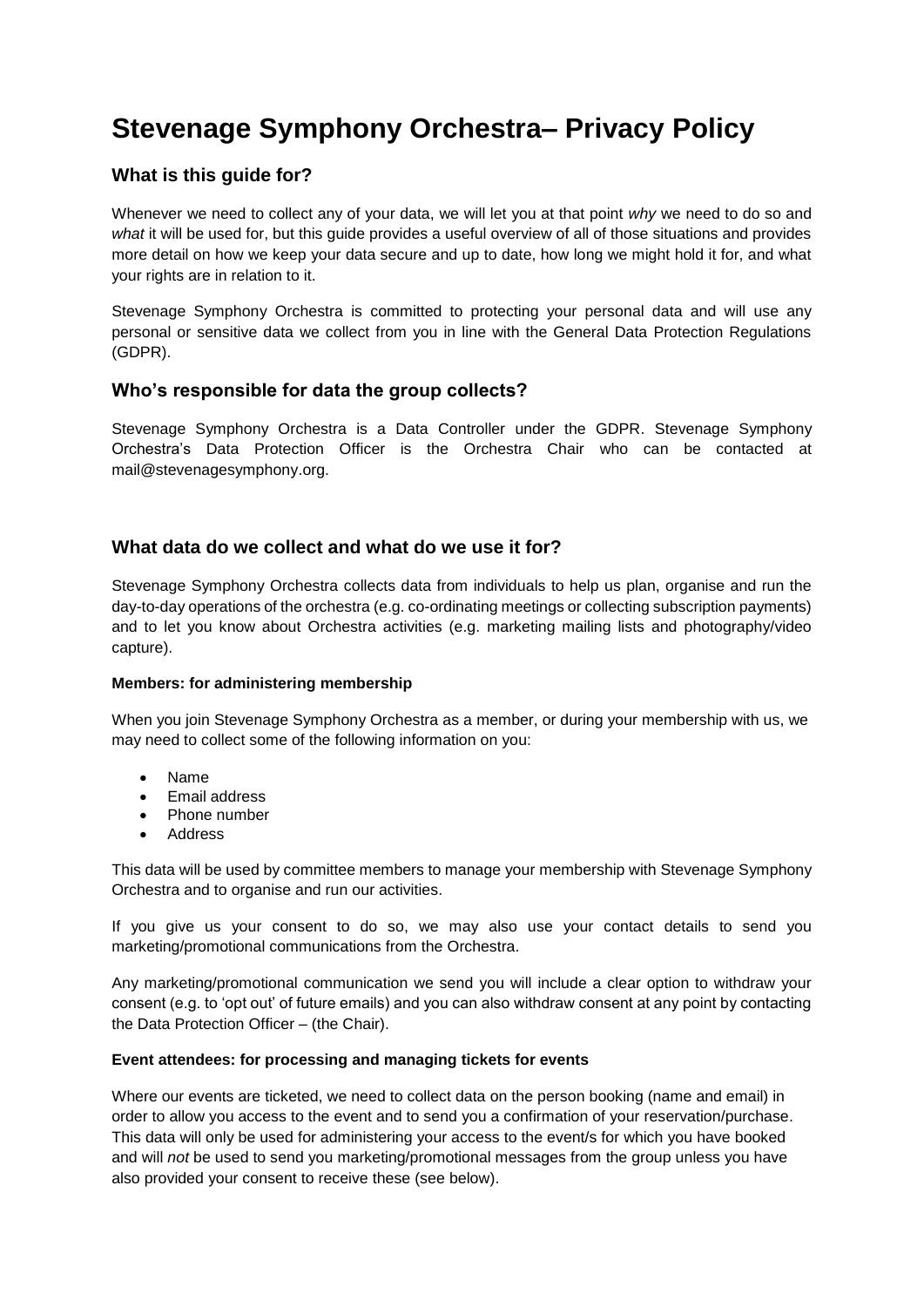#### **Mailing list subscribers: for marketing and promotion**

We offer everybody the opportunity to sign up (consent) to receive information on the activities of the Orchestra e.g. emails about forthcoming events, or as part of the orchestra's Friends scheme.

When you sign-up to our mailing list we will ask for your name & email address and will use this data to send you information about events and activities. We may also ask for your preferred topics and communication methods. These allow us to tailor the information we provide to suit your preferences (e.g. email vs post).

Anything we send you will include a clear option to withdraw your consent (e.g. to 'opt out' of future emails) and you can also do so at any time by contacting the Data Protection Officer.

#### **Website visitors: for running and improving our website**

We use cookie technology when a person visits our website to collect and analyse *anonymised* data on how many people have visited, what pages they have looked at and other statistical information. We also use cookies to allow members to log in and out in order to view specific areas of the website.

We use a pop-up banner to let users know about this on their first visit, and they can at any time disable cookies in their browser if they do not wish their (anonymised) data to be tracked.

You can find out more about cookies at http://www.allaboutcookies.org/

#### **Do we share your data with anyone else?**

We will never pass your details on to third parties for marketing purposes.

We sometimes use third party services to process your data (e.g. Google Dive). We will always make sure any third parties we use are reputable, secure, and process your data in accordance with your rights under GDPR.

### **Are there special measures for children's data?**

Where we knowingly collect or store data of children under 13 we will ensure the person with parental responsibility for the child has seen the relevant information relating to the child data or has given consent on behalf of the child.

Once a child is over 13 years old, parental consent to use their data will no longer be sufficient. We will only continue to hold/use the data if the child *themselves* also gives their consent.

#### **How can you update your data?**

You can contact us at any time at mail@stevenagesymphony.org to update or correct the data we hold on you.

### **How long we will hold your data?**

The Stevenage Symphony Orchestra data retention policy is to review all data held on individuals at least every three years and remove data where we no longer have a legitimate reason to keep it.

Where you have withdrawn your consent for us to use your data for a particular purpose (e.g. unsubscribed from a mailing list) we may retain some of your data for up to two years in order to preserve a record of your consent having been withdrawn.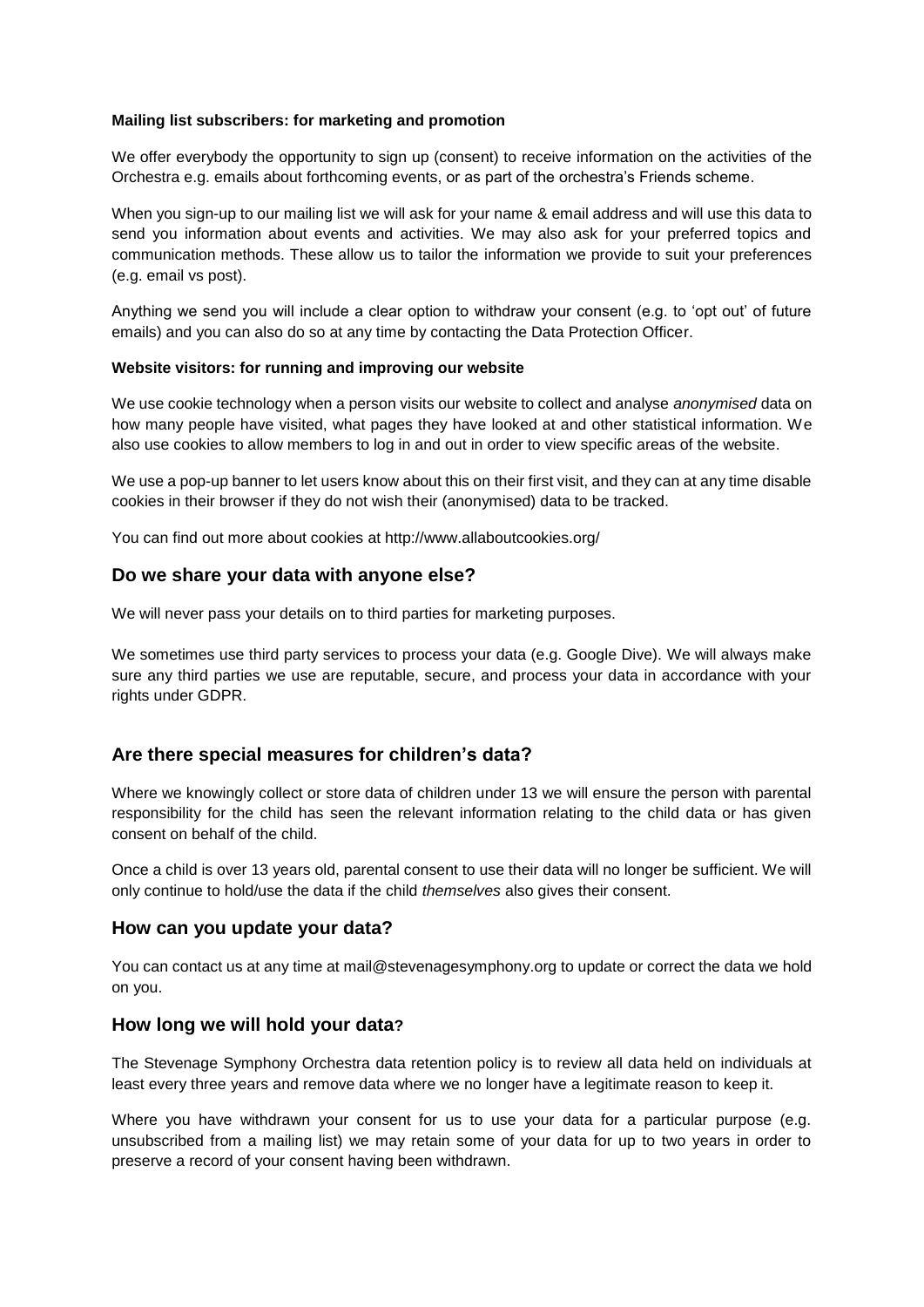## **What rights do you have?**

Under the GDPR, you have the following rights over your data and its use:

- The right **to be informed** about what data we are collecting on you and how we will use it
- The right of **access** you can ask to see the data we hold on you
- The right to **rectification** you can ask that we update or correct your data
- The right to **object** you can ask that we stop using your data for a particular purpose
- The right to **erasure** you can ask us to delete the data we hold on you
- The right to **restrict processing** you can ask that we temporarily stop using your data while the reason for its use or its accuracy are investigated
- Though unlikely to apply to the data we hold and process on you, you also have rights related to **portability and automated decision making** (including profiling)

All requests related to your rights should be made to the Data Protection Officer at mail@stevenagesymphony.org**.** We will respond within one month.

You can find out more about your rights on the [Information Commission's Office website](https://ico.org.uk/for-organisations/guide-to-the-general-data-protection-regulation-gdpr/individual-rights/)

## **What will we do if anything changes?**

If we make changes to our privacy statements or processes we will post the changes here. Where the changes are significant, we may also choose to email individuals affected with the new details. Where required by law, will we ask for your consent to continue processing your data after these changes are made.